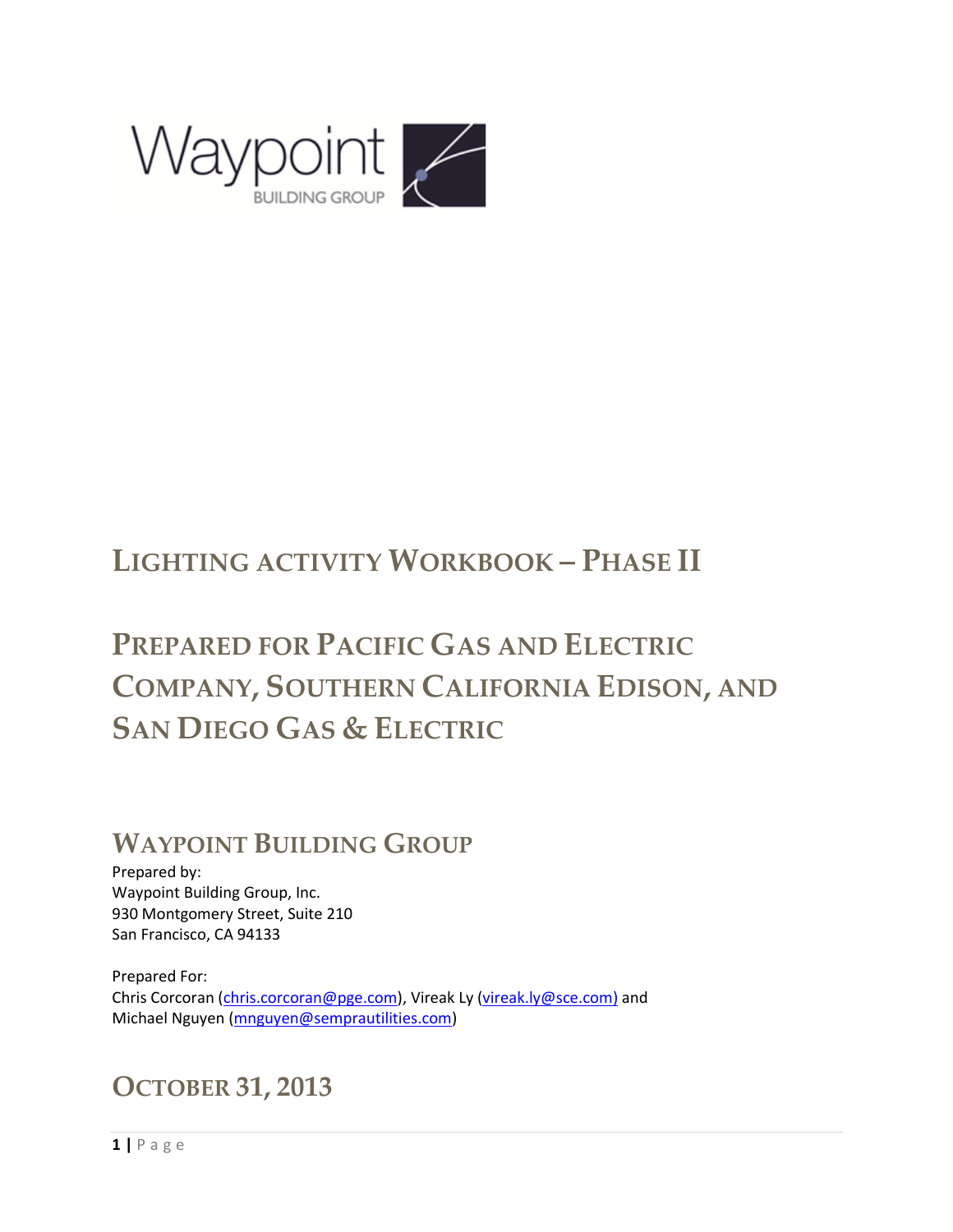**Prepared By: Andres Potes; [andrespotes@waypointbuilding.com](mailto:andrespotes@waypointbuilding.com) Johnathon Fata; johnathonfata@waypointbuilding.com**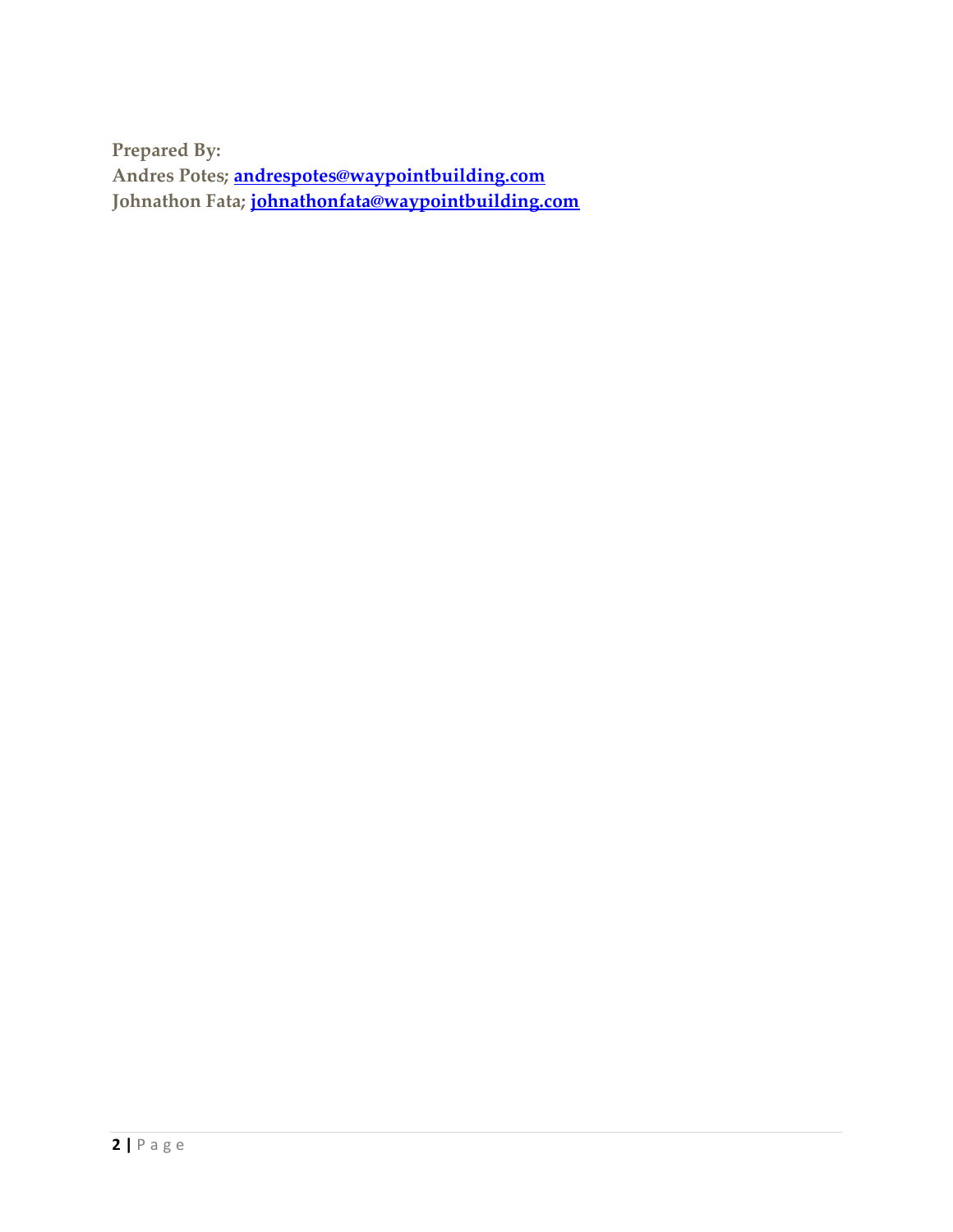## **ACKNOWLEDGEMENTS**

The Lighting Activity Workbook, Phase II, included contributions of energy efficiency experts from Pacific Gas and Electric Company (PG&E), San Diego Gas and Electric Company, and Southern California Edison (SCE) as well as other energy efficiency organizations and government agencies. The Lighting Activity Workbook Project Sponsors would like to acknowledge and thank all of the individuals who contributed their time to this effort. The following is a summary of these contributors:

Alton Kwok (San Diego Gas & Electric) Dario Moreno (SCE) Amy Kochanowsky (PG&E) Toan Trinh (San Diego Gas & Electric) Winsey Kan (PG&E) Milena Simeonova (PG&E) Carmelina Sorace (BC Hydro) Julie Ahner (PG&E) Joes Smith (Puget Sound Energy) Jeff Beresini (PG&E) Linda Sandahl (US Department of Energy) Taylor Jantz-Sell (US Department of Environmental Protection) Carolyn Weiner (PG&E) Stu Tartaglia (PG&E) Katherine Burgraff (California Lighting Technology Center) Marissa Barerra (SCE) Helen Arrick (PG&E) Dan Mellinger (Efficiency Vermont) Tina Chan (PG&E) Megan Erwin (PG&E) Teren Abear (SCE) Bonnie Moreno (San Diego Gas & Electric) Ellery Stahler (San Diego Gas & Electric) Jake Huttner (SCE) Caroline Chen (SCE) Chris Corcoran (PG&E) Vireak Ly (SCE) Michael Nguyen (San Diego Gas & Electric)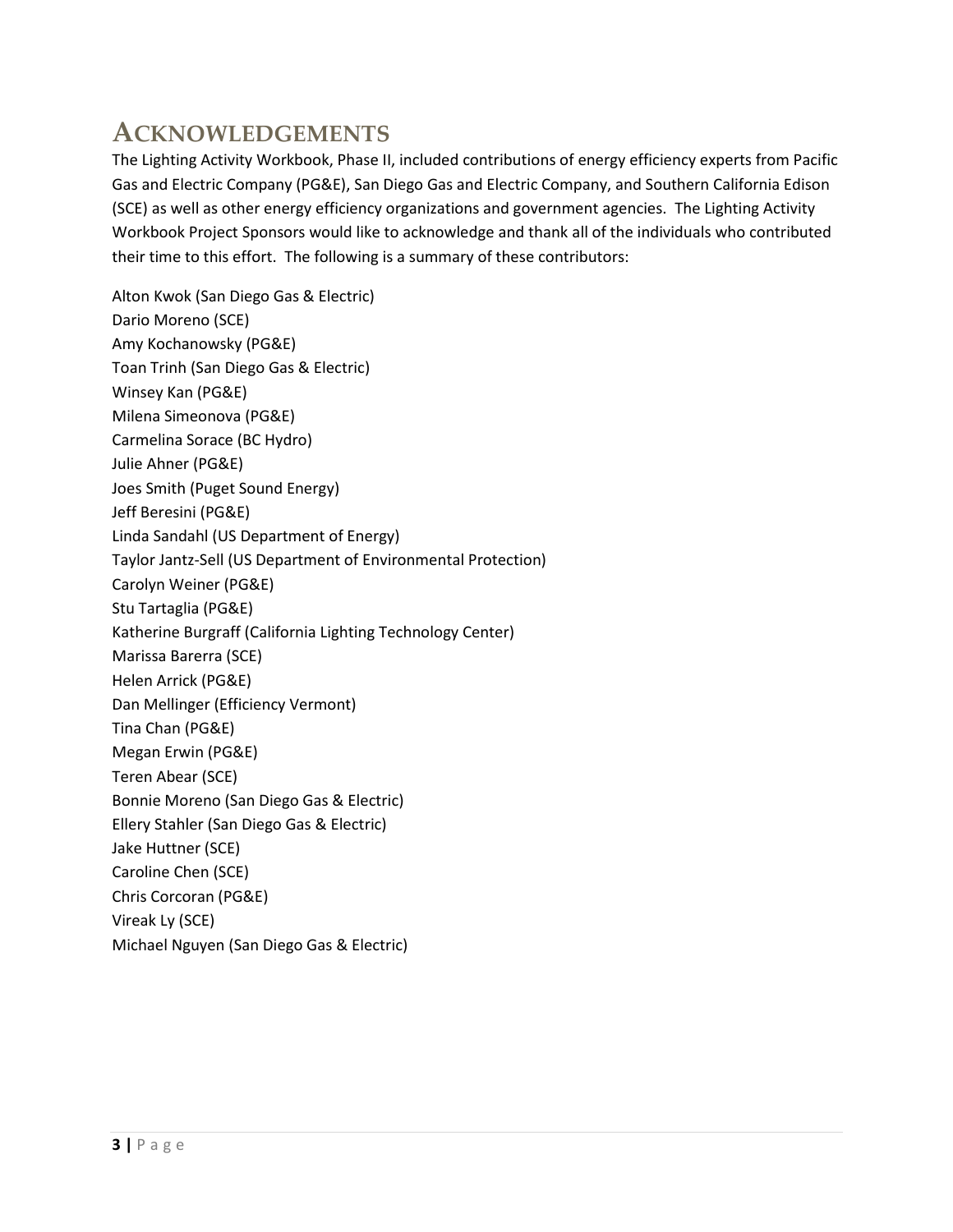### **Contents**

|  | 2.1 |  |  |  |  |  |  |
|--|-----|--|--|--|--|--|--|
|  | 2.2 |  |  |  |  |  |  |
|  | 2.3 |  |  |  |  |  |  |
|  |     |  |  |  |  |  |  |
|  |     |  |  |  |  |  |  |
|  | 4.1 |  |  |  |  |  |  |
|  | 4.2 |  |  |  |  |  |  |
|  |     |  |  |  |  |  |  |

## **Figures and Tables**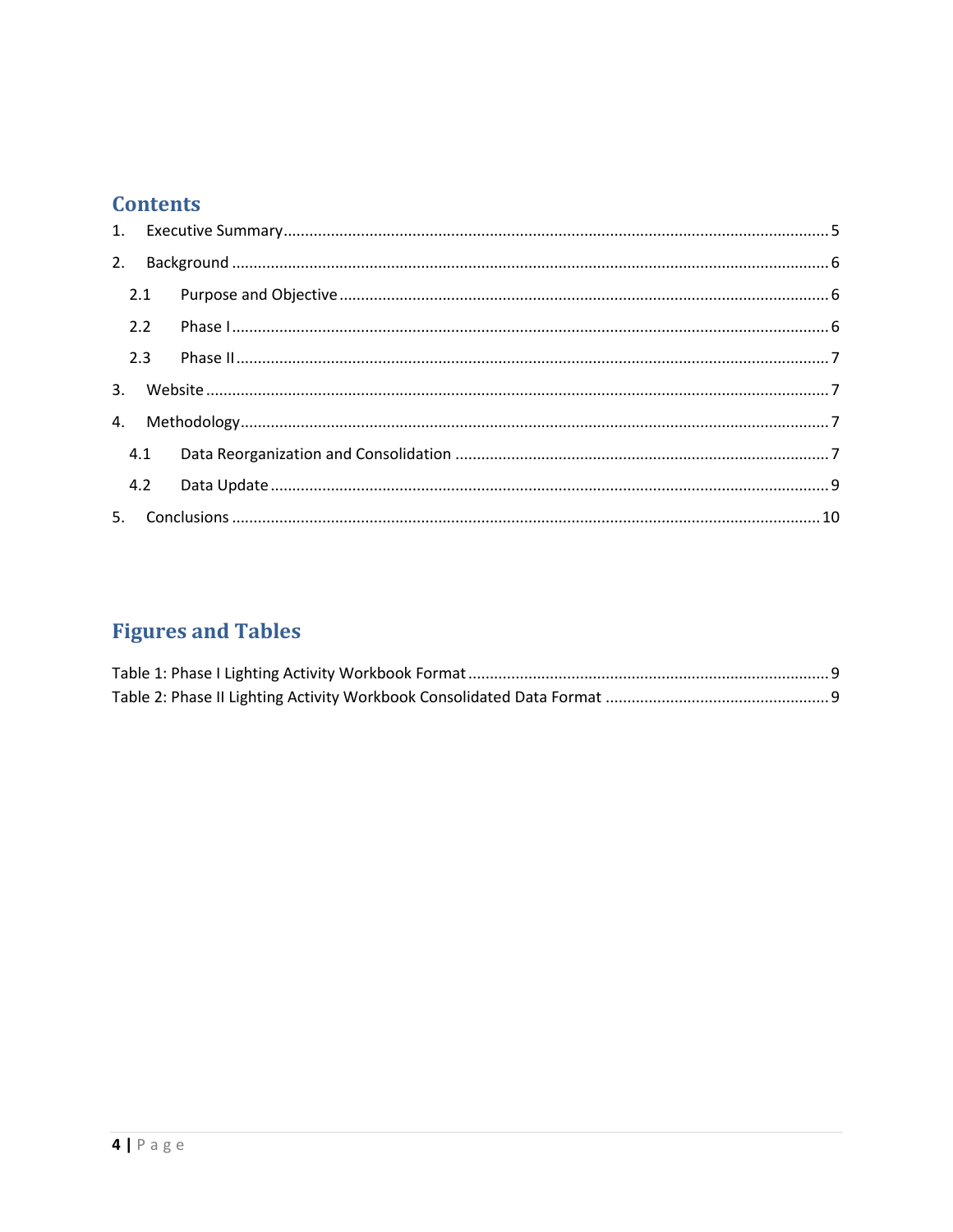#### <span id="page-4-0"></span>**1. Executive Summary**

In 2008, the California Public Utilities Commission (CPUC) adopted the California Long Term Energy Efficiency Strategic Plan (Strategic Plan), which outlined a roadmap for California to achieve energy efficiency through the year 2020 and beyond.<sup>1</sup> In 2011, the CPUC updated the Strategic Plan to include a chapter on lighting which set an ambitious goal of reducing lighting energy use by 60-80 percent from the 2010 baseline year by 2020. $^2$ 

In working to achieve this goal, the Lighting Market Transformation (LMT) Program was created during the 2010-2012 energy efficiency program cycle with the goal of developing and implementing strategies for facilitating accelerated market adoption of more advanced lighting technologies and best practices. In order to support the statewide and LMT goals, the Investor Owned Utilities (IOUs) commissioned Waypoint Building Group (Waypoint) to compile the Lighting Activity Workbook (LAW) in order to catalog the lighting activity efforts under way at the IOUs and eleven other leading efficiency organizations. Phase I of the Lighting Activity Workbook was completed in 2012.

Phase II of the Lighting Activity Workbook involved a reorganization and consolidation of the data along with an update of data. Waypoint worked with the project sponsors to create a methodology to reorganize and consolidate the data from the Phase I workbook into a more concise and user friendly version. This process involved adding additional information categories and consolidating each activity, which previously may have involved multiple rows, into a single row. In addition to the data reorganization and consolidation, Waypoint conducted interviews with key IOU staff and representatives from included efficiency organizations. During these interviews, staff and representatives updated the data for activities collected during Phase I and provided additional activities which commenced after the completion of Phase I.

Finally, based on the interviews and workbook reorganization undertaken in Phase II of the Lighting Activity Workbook, interviews with contributors confirmed that the workbook is a useful tool for IOU and efficiency organization personnel and as such, should be more widely distributed and made available to current contributors and the broader community of IOU or efficiency organizations personnel who may find the data useful. Therefore, the Lighting Activity Workbook has been made publicly available online at [www.lightingmarkettransformation.com](http://www.lightingmarkettransformation.com/) and [www.efficiencyforward.com.](http://www.efficiencyforward.com/)

 $^{\text{1}}$  California Public Utilities Commission; California Long Term Energy Efficiency Strategic Plan <http://www.cpuc.ca.gov/NR/rdonlyres/D4321448-208C-48F9-9F62-1BBB14A8D717/0/EEStrategicPlan.pdf> <sup>2</sup> California Public Utilities Commission; Energy Efficiency Strategic Plan 2011 Update, Pages 95-112 [http://www.cpuc.ca.gov/NR/rdonlyres/A54B59C2-D571-440D-9477-](http://www.cpuc.ca.gov/NR/rdonlyres/A54B59C2-D571-440D-9477-3363726F573A/0/CAEnergyEfficiencyStrategicPlan_Jan2011.pdf) [3363726F573A/0/CAEnergyEfficiencyStrategicPlan\\_Jan2011.pdf](http://www.cpuc.ca.gov/NR/rdonlyres/A54B59C2-D571-440D-9477-3363726F573A/0/CAEnergyEfficiencyStrategicPlan_Jan2011.pdf)

l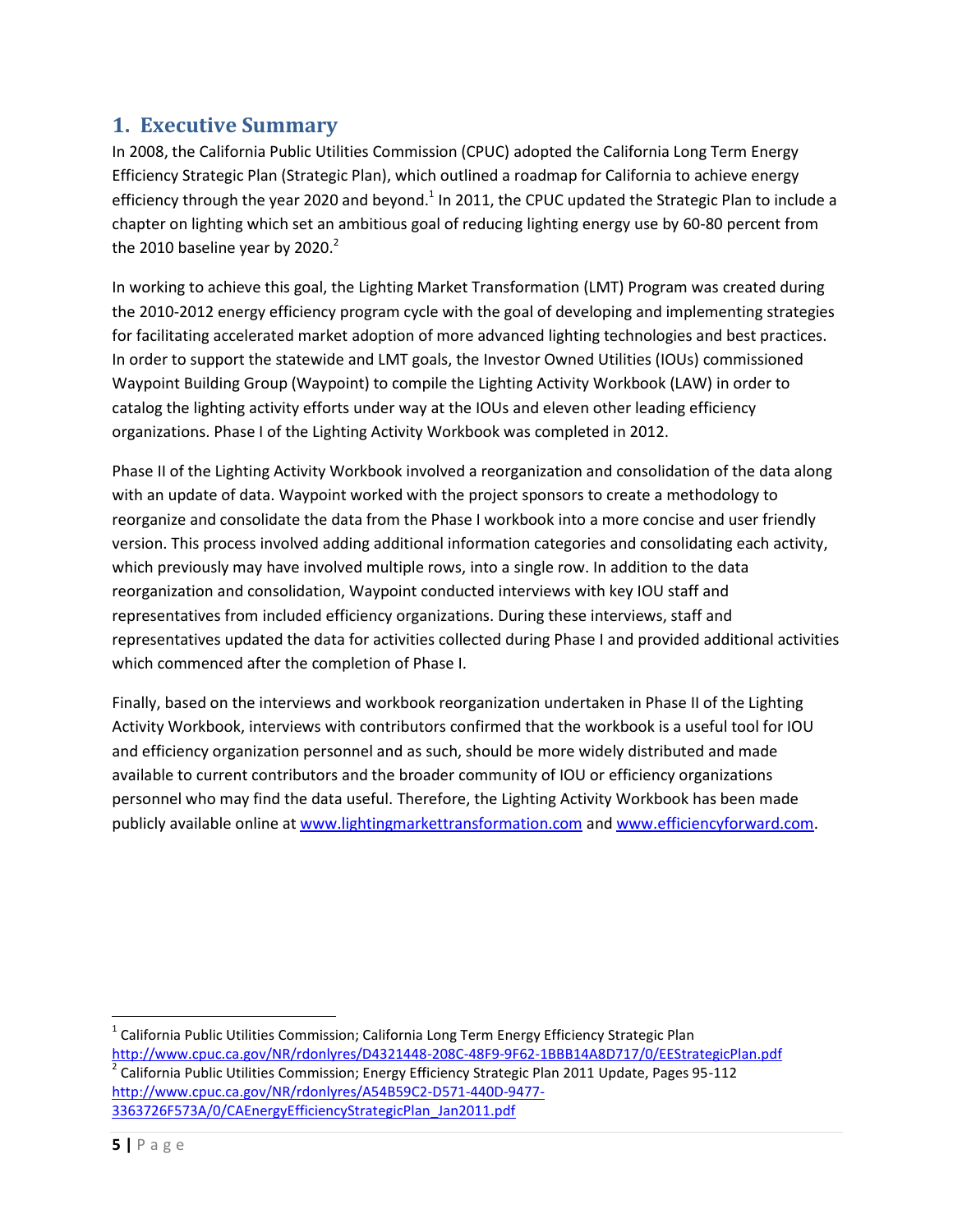### <span id="page-5-0"></span>**2. Background**

#### <span id="page-5-1"></span>**2.1 Purpose and Objective**

The purpose of the Lighting Activity Workbook is to provide the California IOUs with a comprehensive catalog of the work that partner energy efficiency organizations are doing to advance the adoption of energy efficient lighting technologies. The Lighting Activity Workbook provides the California IOUs and energy efficiency partner organizations with a resource to reduce duplication of efforts and identify gaps in activities. A key outcome of the project is facilitation of greater coordination and collaboration among the IOUs and energy efficiency partner organizations to accelerate efforts in bringing advanced lighting technologies to market while working to achieve California's 60-80 percent lighting usage reduction target.

#### <span id="page-5-2"></span>**2.2 Phase I**

In 2012, the California IOUs engaged Waypoint to assemble the Lighting Activity Workbook as a complement to the Lighting Solutions Workbook (LSW). While the Lighting Solutions Workbook provided categorizations of lighting energy savings potential based on California market data, the Lighting Activity Workbook is a compilation of the work the IOUs and key efficiency organizations are doing to advance energy efficient lighting. The Lighting Solutions Workbook and Lighting Activity Workbook serve as complementary resources for program planning.

The Lighting Activity Workbook developed categories based on a thorough literature review of relevant lighting documents identified by the LMT Program, specifically the LSW and LMT 2012 Annual Report. Once the workbook categories were created and approved, an interview guide was developed to capture information on the developed categories for the LAW. Interviews were conducted with the IOUs and eleven other efficiency organizations listed below which were identified by the Project Sponsors:

- Bonneville Power Administration
- **•** British Columbia Hydro
- California Lighting Technology Center
- **•** Efficiency Vermont
- New York State Research and Development Authority
- Northwest Energy Efficiency Alliance
- Pacific Northwest National Laboratory
- Puget Sound Energy
- Sacramento Municipal Utility District
- United States Environmental Protection Agency
- Northeast Energy Efficiency Partnership

The full interview guide, along with the methodology used in Phase I, are available in the Phase I Final Report of the Lighting Activity Workbook which can be found at [www.lightingmarkettransformation.com.](http://www.lightingmarkettransformation.com/)

Phase I of the Lighting Activity Workbook revealed a great amount of work under way across the IOUs and leading efficiency organizations to advance high performance lighting. Additionally, there was a great deal of enthusiasm among the other non-IOU efficiency organizations to formalize the document into a format that can be maintained and updated over time.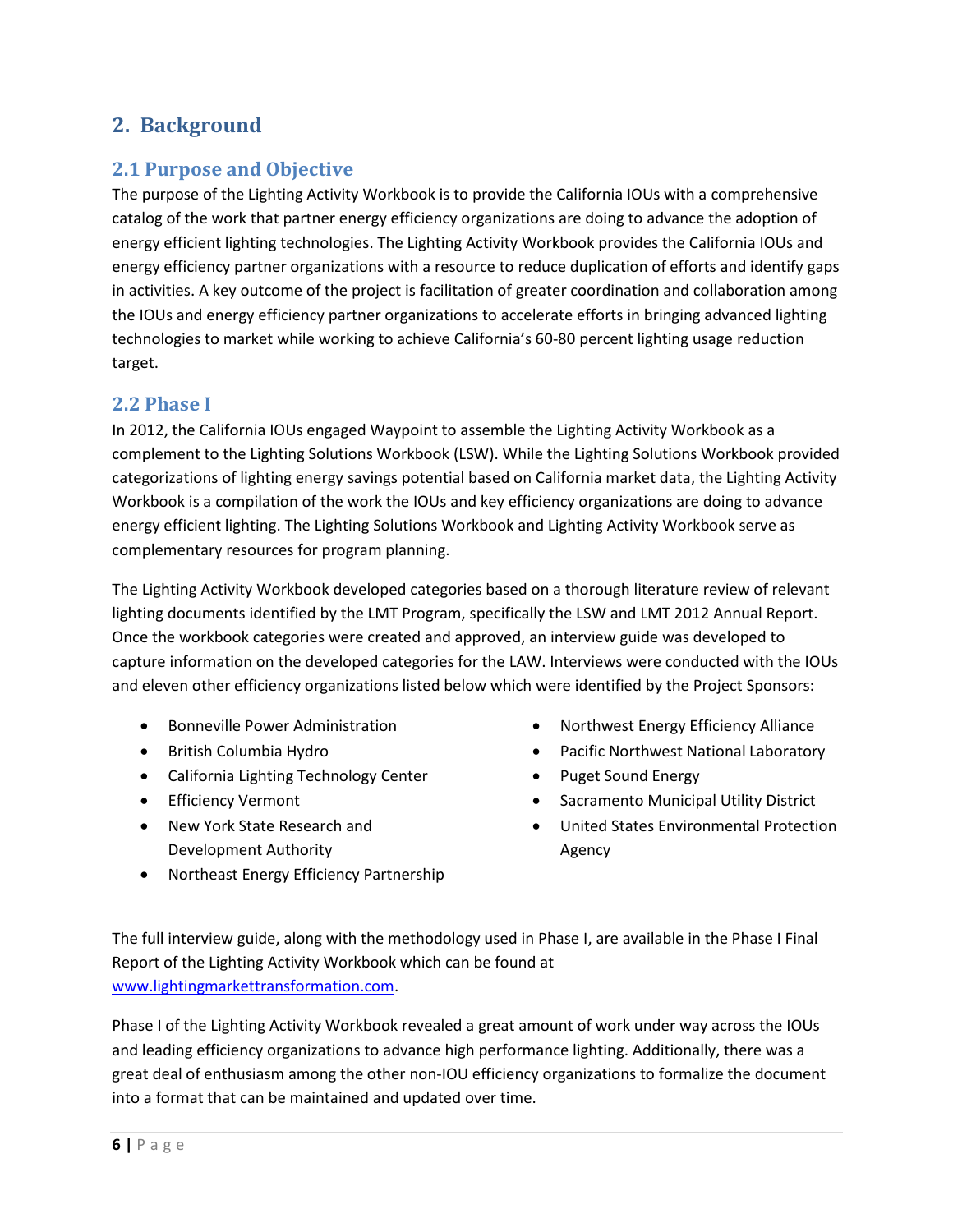#### <span id="page-6-0"></span>**2.3 Phase II**

Following the completion of Phase I of the Lighting Activity Workbook, the Project Sponsors wanted the data updated, and the workbook restructured to make it more consolidated and usable. The IOUs again engaged Waypoint to conduct this update in 2013.

As part of the project, an improved data organization methodology was developed which allowed for improved categorization and search of the data. The full methodology for reorganizing the data can be found in the Methodology section below.

The final step of the project involved outreach and interviews with personnel from the IOUs and leading efficiency organizations to refresh the data which included updating activities from Phase I if the effort was modified, removing the activity if it was no longer active, or adding new activities that commenced after the completion of Phase I.

#### <span id="page-6-1"></span>**3. Website**

The Lighting Activity Workbook is accessible online through two public websites. The site [www.lightingmarkettransformation.com](http://www.lightingmarkettransformation.com/) hosts the workbook along with other Lighting Market Transformation reports and materials. Additionally, the website [www.efficiencyforward.com](http://www.efficiencyforward.com/) was created specifically to host the Lighting Activity Workbook data. This website provides a multi-faceted search function which allows users to search for lighting activities based on keywords in all or various fields. The search results can then be filtered by activity category, lead organization, sector, sub-sector, interior/exterior, and application. In addition to the activity search feature, www.efficiencyforward hosts an activity submission tool which allows non-partner organizations to submit their lighting activities for inclusion into the lighting activity workbook. All submissions must be verified and added to the workbook by Waypoint and are not automatically included.

The purpose of the website is to increase accessibility to publicly available data. The websites and the data contained within the websites are intended to be illustrative and not representative of all data nationwide. Waypoint created and maintains [www.efficiencyforward.com](http://www.efficiencyforward.com/) in support of the IOUs' Lighting Market Transformation Program.

### <span id="page-6-2"></span>**4. Methodology**

#### <span id="page-6-3"></span>**4.1 Data Reorganization and Consolidation**

During Phase I of the Lighting Activity Workbook, the original workbook categories were developed primarily through a literature review of relevant documents identified by the Lighting Market Transformation Program. In order to consolidate the data within the workbook and reorganize it for greater accessibility, Waypoint worked with the Project Sponsors to determine how data categories should be modified or added. The result was the addition of an interior/exterior category and the modification of the sector, sub-sector, and application categories. All other categories listed below remained unchanged (a full description of these categories can be found in the Phase 1 Final Report):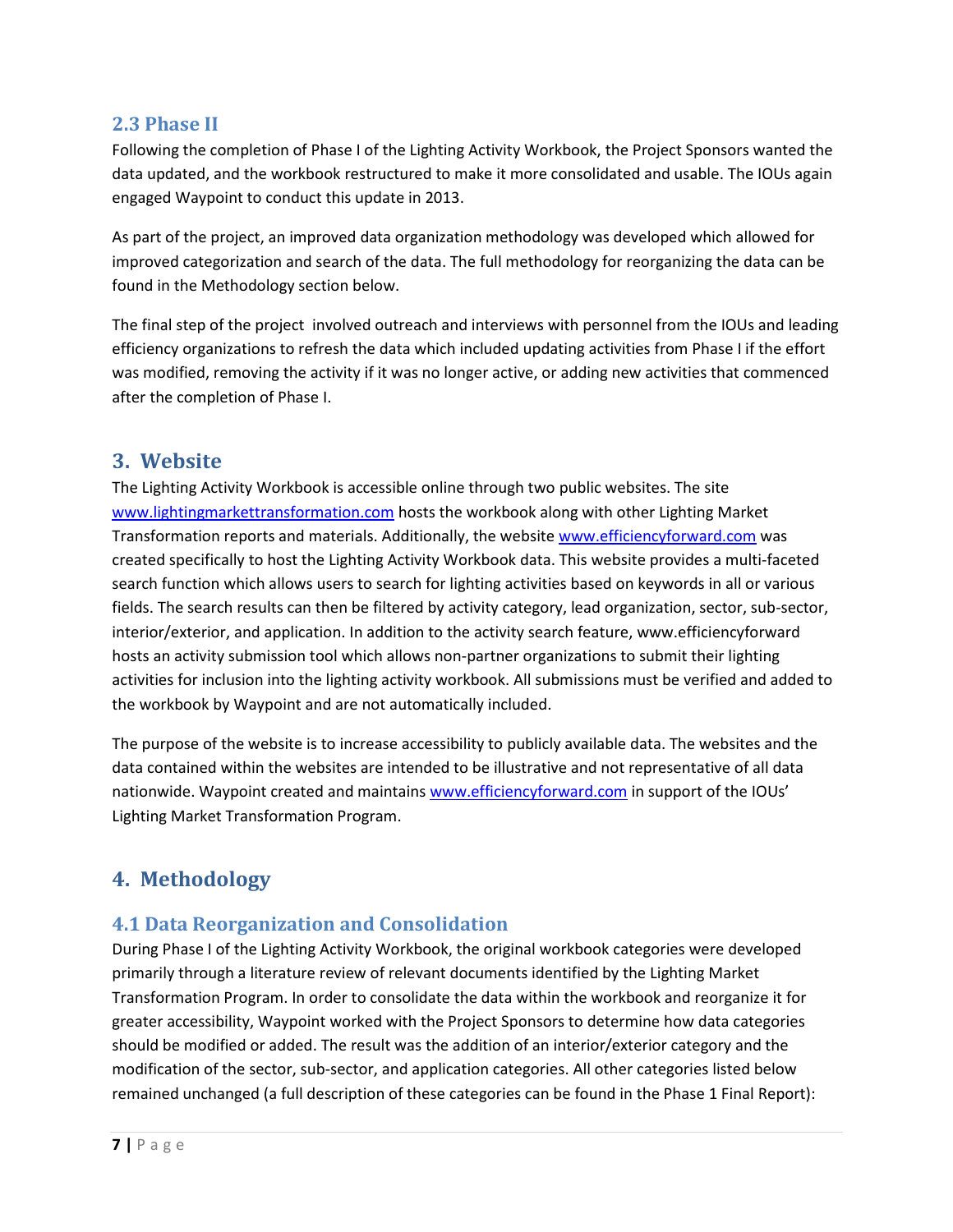- Lead Organization
- Activity Name
- **•** Activity Category
- Sub-sector
- **•** Application
- New Product / Service
- Legacy Product / Service
- Program / Study / Campaign Launch
- Program / Study Expected Completion Date
- Funding
- Brief Description / Purpose
- **Partners**
- Website

Activity category represents a key information element used by the Project Sponsors for planning purposes. Full descriptions of this category can be found below.

Activity Category Definitions:

- Emerging Technologies Demonstrating innovative lighting technology that promise significant savings potential
- Innovative Pilot Testing innovative market deployment approaches
- Education and Training Information developed to inform consumers about a technology or training offered to help residential/commercial customers and trade professionals understand and implement technologies or best operational practices
- Marketing Approaches to influencing customers' purchasing behavior and driving customer awareness of efficient lighting solutions
- Evaluation, Measurement and Verification Work to assess an activity's impact
- Workpaper Development Business cases developed by the IOUs to justify energy savings claims for deemed (set dollar amount) incentives
- Codes and Standards Work completed to influence local, state or federal standards to raise the baseline energy performance of a technology or building type
- Market Transformation Activities driving the market toward sustainable adoption of energy efficient lighting solutions whereby program interventions, such as incentives, are no longer necessary
- Incentive Program Efforts that offer financial incentives for the adoption of specific technologies

The addition of the interior/exterior category and modification to the sector, sub-sector, and application categories are detailed below:

- Interior/Exterior: Description of the focus of the lighting activity. For activities which address both interior and exterior, the designation "all" is used.
- Sector: High level description of whether an activity is focused on residential, non-residential, or both. The sector category no longer includes information about interior or exterior.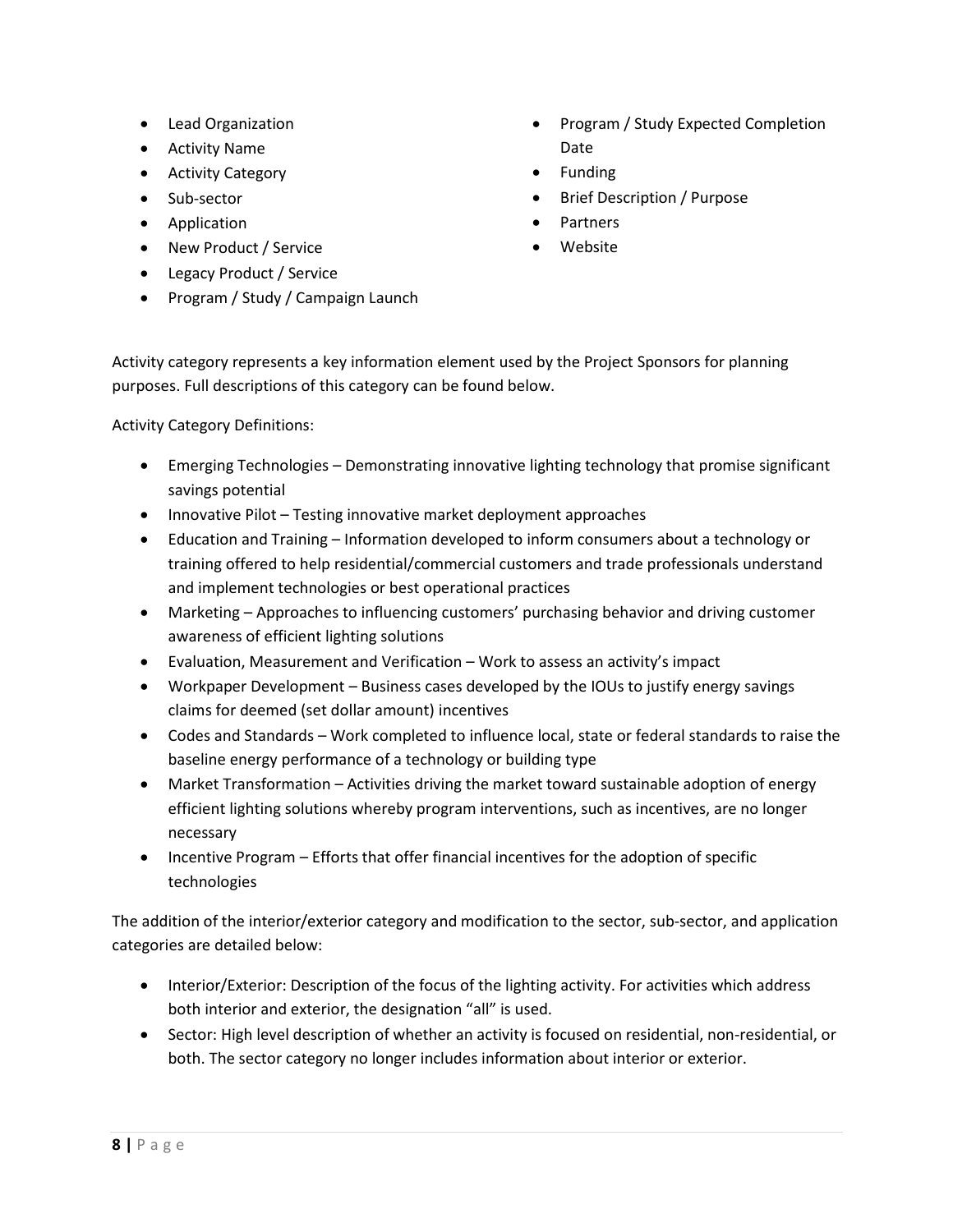Sub-sector and Application: Removed the interior/exterior option for residential and moved it to the newly created interior/exterior category. De-coupled sub-sector and application so that those values are now independent of one another.

To consolidate the data so that each activity's information was contained within a single row, the interior/exterior category was added and the sector, sub-sector, and application categories were modified as described above.

An example of the data re-organization and consolidation can be seen in tables 1 and 2 below illustrating the difference in format between Phase I and II of the workbook.

| <b>Activity</b><br><b>Name</b>                    | <b>Activity</b><br><b>Category</b>              | <b>Sector</b>              | <b>Sub Sector</b> | <b>Application</b>                                   |  |  |  |  |  |
|---------------------------------------------------|-------------------------------------------------|----------------------------|-------------------|------------------------------------------------------|--|--|--|--|--|
| Adaptive<br>Lighting                              | Education and<br><b>Training</b>                | Nonresidential<br>Interior | Sub-Sectors       | Common to all General Lighting                       |  |  |  |  |  |
| Symposia                                          | Education and Nonresidential<br><b>Training</b> | Exterior                   | Area Lighting     | <b>Outdoor Parking</b><br>Lighting (Pole<br>Mounted) |  |  |  |  |  |
|                                                   | Education and Nonresidential<br><b>Training</b> | Exterior                   | Area Lighting     | Perimeter (Wall<br>Packs)                            |  |  |  |  |  |
| Table 1: Phase Llighting Activity Workhook Format |                                                 |                            |                   |                                                      |  |  |  |  |  |

**Table 1: Phase I Lighting Activity Workbook Format**

<span id="page-8-1"></span>

| <b>Activity</b><br><b>Name</b>   | <b>Activity</b><br><b>Category</b> | Interior/<br><b>Exterior</b> | <b>Sector</b>  | <b>Sub Sector</b>             | <b>Application</b>                                                                                                        |
|----------------------------------|------------------------------------|------------------------------|----------------|-------------------------------|---------------------------------------------------------------------------------------------------------------------------|
| Adaptive<br>Lighting<br>Symposia | Education and<br><b>Training</b>   | All                          | Nonresidential | Sub-Sectors,<br>Area Lighting | Common to all General Lighting,<br><b>Outdoor Parking</b><br><b>Lighting (Pole</b><br>Mounted), Perimeter<br>(Wall Packs) |

**Table 2: Phase II Lighting Activity Workbook Consolidated Data Format**

#### <span id="page-8-2"></span><span id="page-8-0"></span>**4.2 Data Update**

Upon completion of the data reorganization and consolidation, interviews with contributors were conducted to update the data and ensure that the Lighting Activity Workbook contained the most up-todate information from the IOUs and leading efficiency organizations. Key staff members from the IOUs